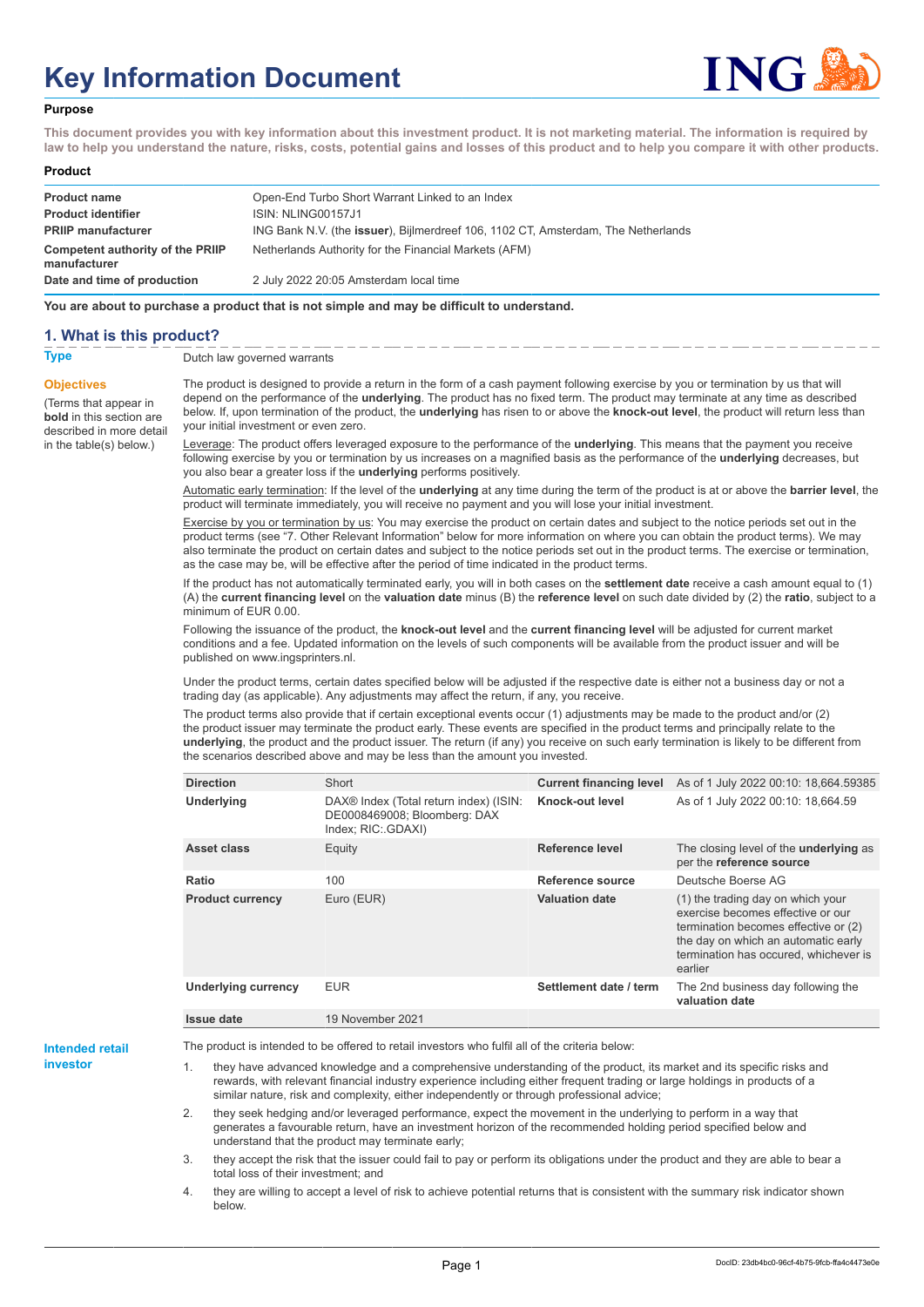# **2. What are the risks and what could I get in return?**

**Risk indicator**

**Performance scenarios**



thereto as specified in the section "7. Other relevant information" below.

#### **Market developments in the future cannot be accurately predicted. The scenarios shown are only an indication of some of the possible outcomes based on recent returns. Actual returns could be lower.**

| <b>Investment: EUR 10,000</b> |                                                                           |                              |
|-------------------------------|---------------------------------------------------------------------------|------------------------------|
| <b>Scenarios</b>              |                                                                           | 1 day                        |
|                               |                                                                           | (Recommended holding period) |
| <b>Stress scenario</b>        | What you might get back after costs<br>Percentage return (not annualised) | EUR 7,423.05<br>$-25.77\%$   |
| Unfavourable scenario         | What you might get back after costs<br>Percentage return (not annualised) | EUR 9,280.65<br>$-7.19\%$    |
| <b>Moderate scenario</b>      | What you might get back after costs<br>Percentage return (not annualised) | EUR 9,542.20<br>$-4.58%$     |
| <b>Favourable scenario</b>    | What you might get back after costs<br>Percentage return (not annualised) | EUR 9,850.87<br>$-1.49%$     |

The average returns shown in the above table are not annualised, which means they may not be comparable to the average returns shown in other key information documents.

This table shows the money you could get back over the next day under different scenarios, assuming that you invest EUR 10,000.

The scenarios shown illustrate how your investment could perform. The recommended holding period for this product is less than one year. The figures are therefore not calculated on a per year basis, but for the recommended holding period. Figures in this section and "4. What are the costs?" are therefore not comparable with figures given for products with a recommended holding period of at least one year. The scenarios presented are an estimate of future performance based on evidence from the past on how the value of this investment varies, and are not an exact indicator. What you get will vary depending on how the market performs and how long you keep the product. The stress scenario shows what you might get back in extreme market circumstances, and it does not take into account the situation where we are not able to pay you.

This product cannot be easily cashed in. This means it is difficult to estimate how much you would get back if you cash in before the recommended holding period. You will either be unable to cash in early or you will have to pay high costs or make a large loss if you do so.

The figures shown include all the costs of the product itself, but may not include all the costs that you pay to your advisor or distributor. The figures do not take into account your personal tax situation, which may also affect how much you get back.

Buying this product holds that you think the level of the underlying will decrease.

Your maximum loss would be that you will lose your investment.

## **3. What happens if ING Bank N.V. is unable to pay out?**

You are exposed to the risk that the issuer might be unable to meet its obligations in connection with the product for instance in the event of bankruptcy or an official directive for resolution action. This may materially adversely affect the value of the product and could lead to you losing some or all of your investment in the product. The product is not a deposit and as such is not covered by any deposit protection scheme.

#### **4. What are the costs?**

The Reduction in Yield (RIY) shows what impact the total costs you pay will have on the investment return you might get. The total costs take into account one-off, ongoing and incidental costs.